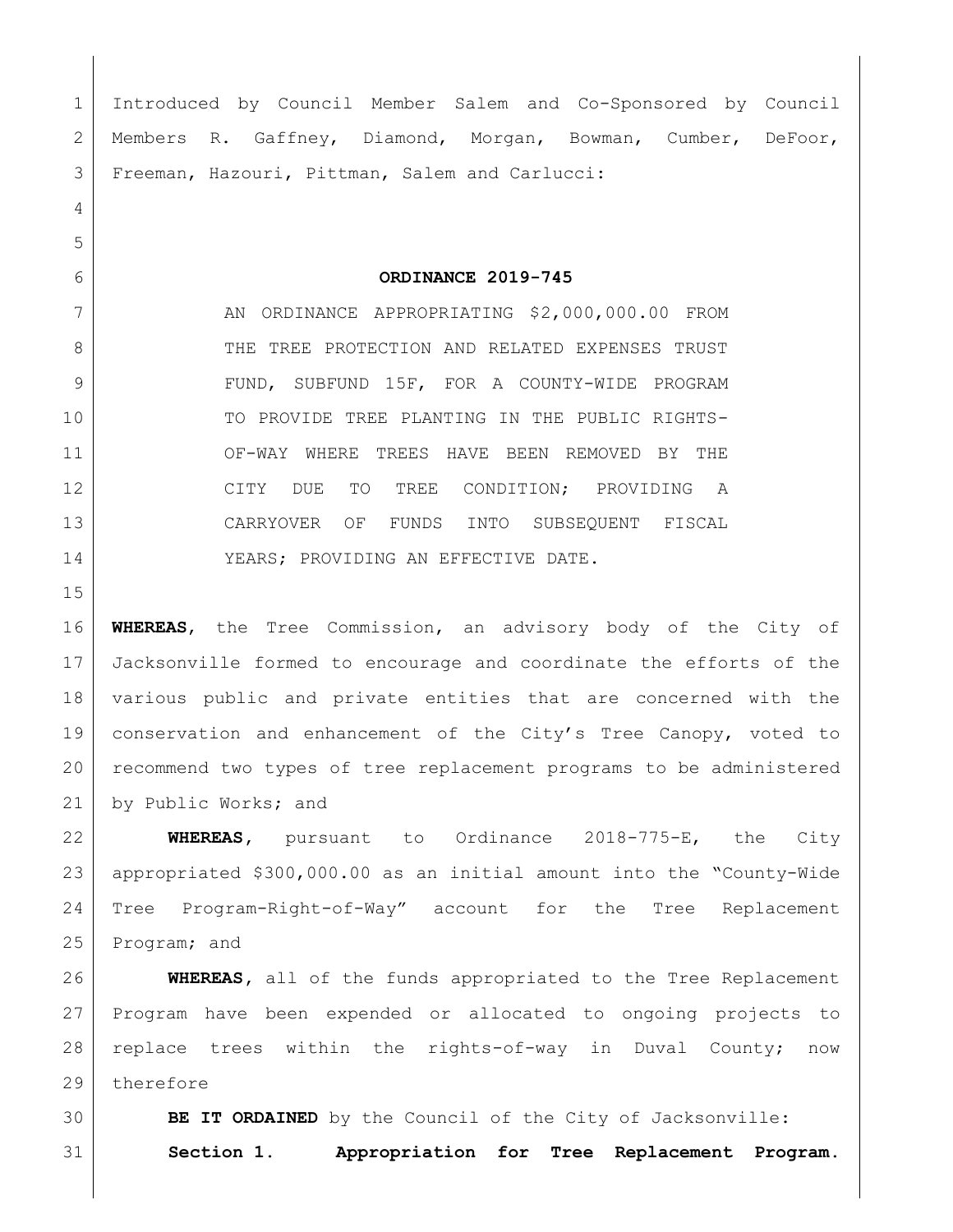1 For the 2019-2020 fiscal year, within the City's budget, there 2 are hereby appropriated the indicated sum(s) from the account(s) listed in subsection (a) to the account(s) listed in subsection (b): (The account information is attached hereto as **Exhibit 1**, and incorporated herein by this reference) (a) Appropriated from: 8 See attached **Exhibit 1** \$2,000,000.00 9 (b) Appropriated to: 11 See attached **Exhibit 1** \$2,000,000.00 (c) **Explanation of the appropriation** – The funding above is to provide \$2,000,000.00 from the Tree Protection and 14 Related Expenses Trust Fund, Subfund 15F, to the County- Wide Tree Program-Right-of-Way, for a county-wide right-16 of-way tree replacement program, to be administered by 17 the Department of Public Works. **Section 2. Purpose.** The purpose of the appropriation in Section 1 is to provide an additional \$2,000,000.00 for the tree replacement program initiated by Ordinance 2018-775-E (the "Tree Replacement Program"), to plant trees within public rights-of-way in Duval County. The Tree Replacement Program funds will be

 expended in this way: When a tree within the public right-of-way is damaged, dead, in impending decline, or becomes a hazard to the public health, safety and welfare, the Department of Public Works may use Subfund 15F to remove and replace said tree, so long as

27 (1) the tree removed is replaced within six (6) months;

 (2) the species of replacement tree is contained in the "Tree Commission Approved Tree Planting List", attached hereto as **Exhibit 2** and approved by a City Arborist; and

(3) the location of the replacement tree is approved by a